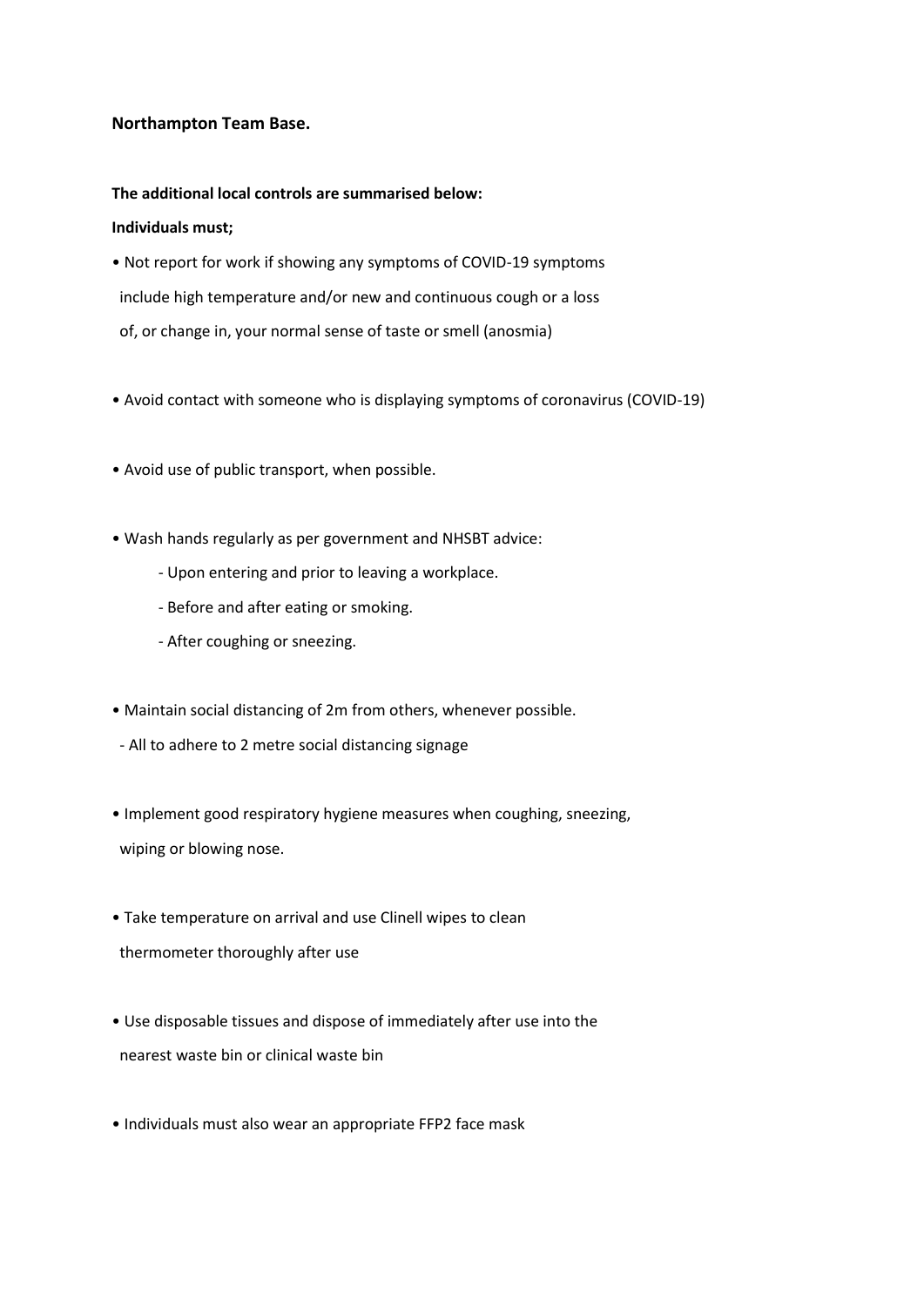• When on site, all Visitors / Contractors to sign in and out.

#### **Controls – Norhampton Team Base**

- Reduce number of staff working in within garage area to maintain social distance guidance - maximum capacity of; 3
- Reduce number of staff working in within Stores to maintain social distance guidance - maximum capacity of 2
- Reduce number of staff working in small office to maintain social distance guidance – maximum capacity of 2
- Reduce number of staff within kitchen to maintain social distance guidance – maximum capacity of 1
- Where possible, ensure fresh air ventilation at all times by opening windows or, doors
- Ensure all shared touchpoints, inclusive of door handles, printer control panel, keyboards are cleaned on a regular, daily basis.
- Cleaning equipment made available in work areas; i.e. Clinell wipes, hand sanitizers
- Reduced number of meetings, but if held, reduced numbers attending, and strict social distancing must be maintained
- Encourage office-based individuals to work from home, wherever possible
- Workstation layout has been adjusted to accommodate social